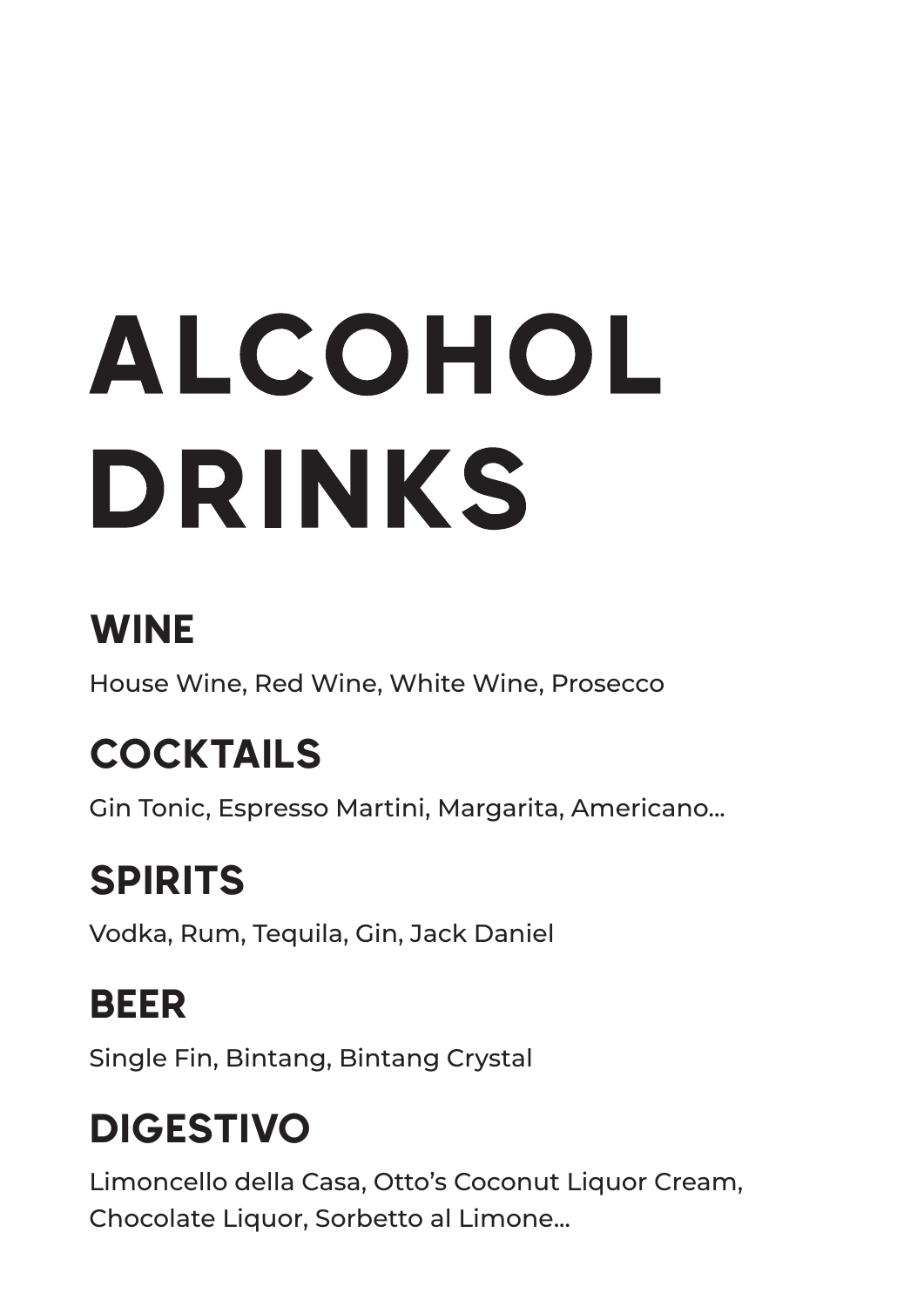#### OTTO'S WINE SELECTION

#### OTTO'S HOUSE WINE

| <b>1. Otto's Red House Wine Caraffe</b> 250 ml<br><b>2. Otto's Red House Wine Caraffe 500 ml</b><br><b>3. Otto's White House Wine Caraffe</b> 250 ml<br>4. Otto's White House Wine Caraffe 500 ml<br>5. Prosecco Millesimato Brut (Glass)<br>$(Bottle)$ 750 ml | 138.000<br>270.000<br>128.000<br>250.000<br>108.000<br>450.000 |
|----------------------------------------------------------------------------------------------------------------------------------------------------------------------------------------------------------------------------------------------------------------|----------------------------------------------------------------|
| <b>WHITE WINE</b>                                                                                                                                                                                                                                              |                                                                |
| 1. Bottega Trevenezie Chardonnay 750 ml $\frac{32}{9}$ Chardonnay<br>Fresh, smooth and balanced, with a good structure and a pleasant roundness.                                                                                                               | 408.500                                                        |
| 2. Torresella Pinot Grigio NV 750 ml $\frac{\infty}{N}$ Pinot Grigio<br>Dry with bright citrus and apple flavors, framed by a crisp acidity that leads to a clean, smooth finish.                                                                              | 450.000                                                        |
| 3. Terreliade Inzolia Chardonnay 750 ml $\frac{10}{3}$ Chardonnay, Inzolia<br>Lemon, lime, apricot, grapefruit, minerals & some buttery notes                                                                                                                  | 462.000                                                        |
| 4. Pecten Fiano Salento IGP 750 ml $\frac{6}{3}$ Fiano<br>Aromatic, musky and appealing. Liquorice with zesty acidity and crisp finish.                                                                                                                        | 675.000                                                        |
| <b>RED WINE</b>                                                                                                                                                                                                                                                |                                                                |
| 1. Villa Vistarenni Chianti NV 750 ml $\frac{\infty}{N}$ Sangiovese<br>A delightful ruby hue introduces cherry-led red fruits fragrances laced with sweet spice.                                                                                               | 499.375                                                        |
| 2. Santa Margherita Chianti Classico NV 750 ml $\frac{62}{3}$ Sangiovese<br>The aromas of this complex red wine range from cherries and plums to gladiolus flowers and earthy flint.                                                                           | 828.750                                                        |
| 3. Bottega Trevenezie Cabernet Sauvignon 750 ml $\frac{6}{9}$ Cabernet Sauvignon 408.500<br>A complex Bouquet of licorice toffee and sweet tobacco, plum cherry and stewed strawberries.                                                                       |                                                                |
| 4. Bottega Ripasso Valpolicella NV 750 ml % Corvina, Rondinella, Molinara<br>Dry, full, smooth, with an excellent structure and a delicate aftertaste of light spices<br>(cinnamon and cloves) and licorice.                                                   | 875.000                                                        |
| 5. Negroamaro Fiano Salento IGP 750 ml $\frac{32}{32}$ Negroamaro<br>It is composed of red fruits and a delicate herbaceous barely perceptible,<br>which is mixed with a beginning of ethereal.                                                                | 472.500                                                        |
| 6. Consero Appassimento Primitivo Salento IGP 750 ml $\frac{\infty}{2}$ Primitivo 708.750<br>Full body, dark red, oak barrel nose with black fruits, red and dark fruits in taste.                                                                             |                                                                |

**7. Megale Hellas Malvasia Nera Salento 75** 750 ml  $\frac{w}{w}$  Malvasia Nera **900.000** *Red berries on the nose. Dark fruit, honey, fig. Medium tannins. Both strong and sweet taste.*

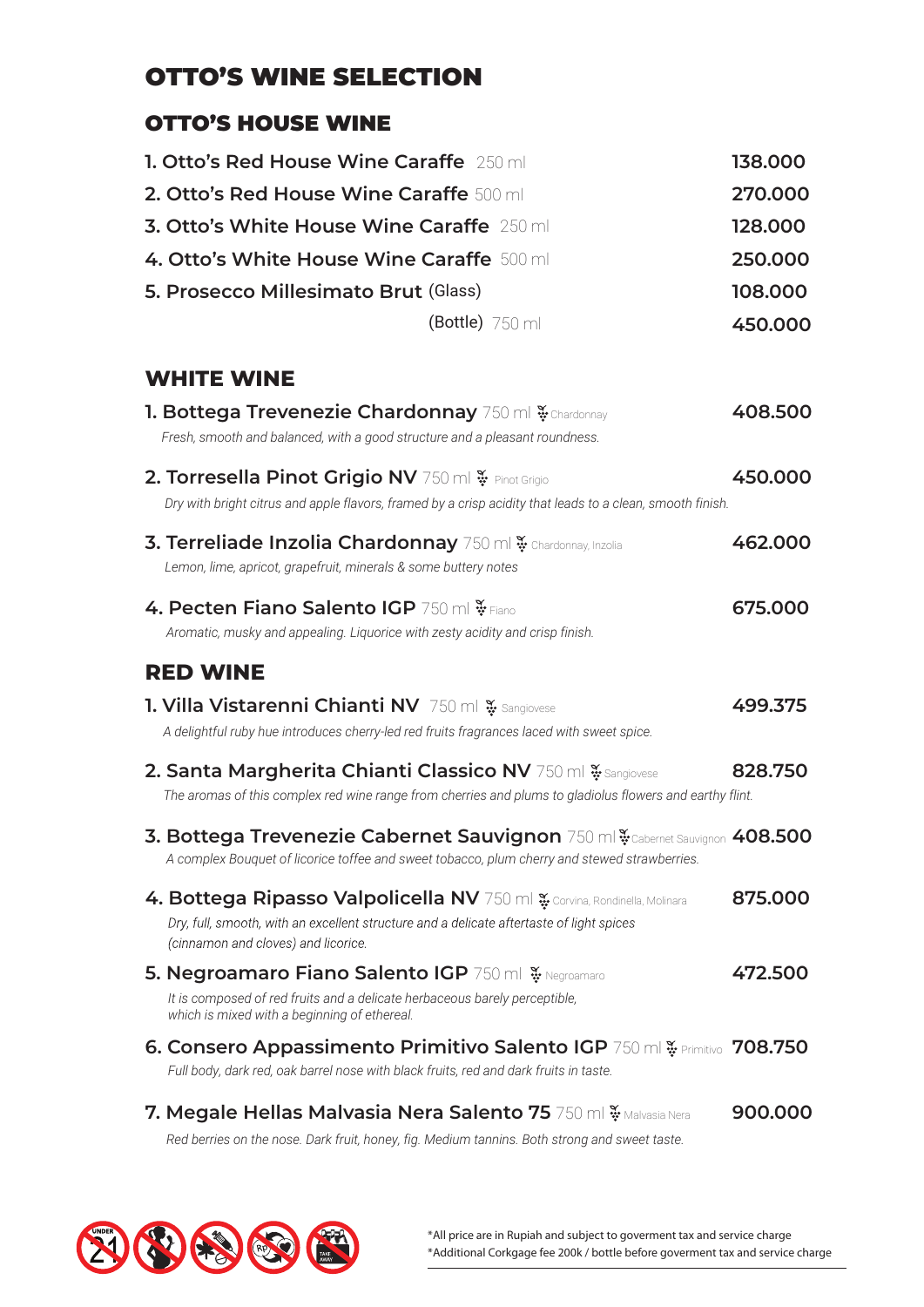#### OTTO FAVORITE COCKTAILS

| 1. Gin Tonic<br>Gin, Tonic Water, Lemon.                                                        | 98.000  |
|-------------------------------------------------------------------------------------------------|---------|
| 2. Vodka Tonic<br>Vodka, Tonic Water, Lemon.                                                    | 98.000  |
| 3. Sangria Rossa<br>Red Wine Sangria                                                            | 118.000 |
| 4. Espresso Martini<br>Espresso, Kaluha, Sugar, Vodka.                                          | 98.000  |
| 5. Margarita<br>Ice Snow, GrandMarnier, Lime, Tequila, Salt.                                    | 118.000 |
| 6. Americano<br>Angostura Bitter, Martini Rosso, Campari,<br>Soda water, Orange Slice.          | 138.000 |
| 7. Spritz Campari<br>Campari, Prosecco, Soda Water, Orange Slice.                               | 148.000 |
| 8. Spritz Otto<br>Angostura Bitter, Jägermeister, Campari,<br>Soda Water, Aperol, Orange Slice. | 158.000 |
| <b>9. Otto's Aperol Spritz</b><br>Aperol, Prosecco, Soda Water, Orange Slice.                   | 138.000 |
| 10. Negroni<br>Martini Rosso, Gin, Campari, Orange slice.                                       | 148.000 |

#### BEERS

| <b>1. Single Fin</b> 330 ml                    | 108.000 |
|------------------------------------------------|---------|
| 2. Bintang 330 ml                              | 68.000  |
| <b>3. Bintang Crystal 330 mill</b>             | 58.000  |
| <b>DIGESTIVO</b>                               |         |
| 1. Limoncello<br>della Casa 60 ml              | 38.000  |
| 2. Chocolate Liquor 60 ml 38.000               |         |
| 3. Otto's Coconut<br><b>Liquor Cream 60 ml</b> | 38,000  |
| 4. Sorbetto<br>al Limone 180 ml                | 78.000  |
| 5. Grappa                                      | 48.000  |
| 6. Sambuca                                     | 48.000  |
| 7. Cynar                                       | 48.000  |
| 8. Jägermeister                                | 58.000  |
| <b>SPIRITS</b>                                 |         |
| 1. Vodka                                       | 47.000  |

|  | 2. Rum White | 48.000 |
|--|--------------|--------|
|  |              |        |

- **3. Rum 48.000**
- **4. Tequila 48.000**
- **5. Gin 74.000**
- **6. Jack Daniel 78.000**